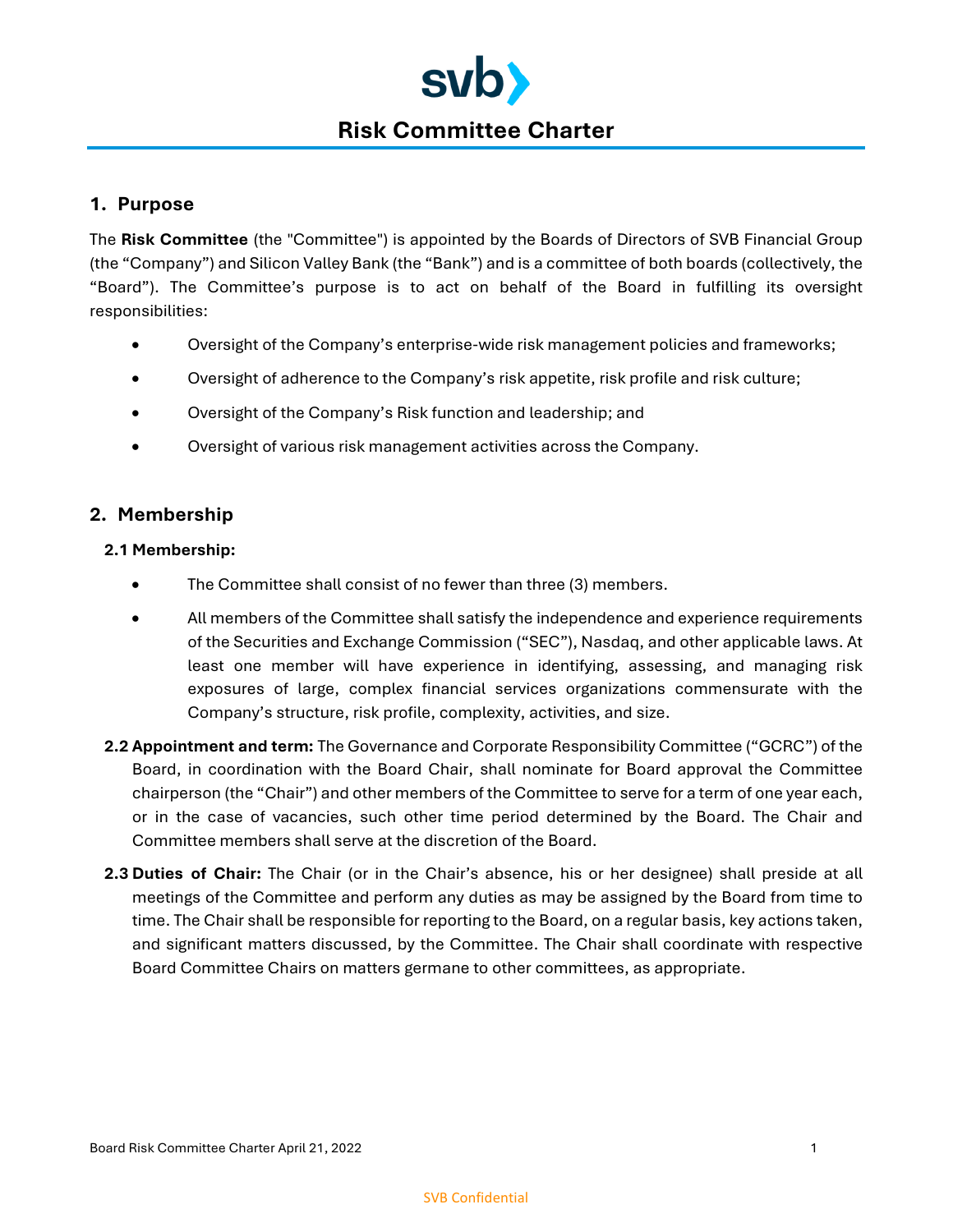# **3. Duties and responsibilities**

### **3.1 Policies and frameworks:**

- **Risk management policies:** The Committee shall approve and review, at least annually, the enterprise risk management policies of the Company's global operations.
- **Risk management framework:** The Committee shall oversee the development and operation of the Company's Enterprise Risk Management Framework, which includes risk management policies and procedures establishing risk management governance, risk management procedures, and risk control infrastructure for the Company's global operations, and processes and systems for implementing and monitoring compliance with such policies and procedures, including processes and systems for:
	- o Identifying and reporting risks and risk management deficiencies, including emerging risks, and ensuring effective and timely implementation of actions to address emerging risks and risk management deficiencies for the Company's global operations;
	- $\circ$  Providing the Committee with the appropriate structure, content, quality, and timeliness of risk reporting and overall information flow;
	- o Establishing managerial and employee responsibility for risk management;
	- $\circ$  Assessing management has developed, implemented and assessed the risk management framework and internal controls are effective and are consistent with the Company's strategy, structure, risk profile, complexity, activities, and size, and with regulatory requirements;
	- o Assessing the independence of the Company's risk management function; and integrating risk management and associated controls with management goals and compensation structure; and
	- o Reviewing management's assessment of the effectiveness of the Company's risk management function, including the appropriateness and effectiveness of resources dedicated to risk management activities.

### **3.2 Risk appetite, risk profile and risk culture:**

- **Risk appetite:** The Board will review and approve the Company's Risk Appetite Statement on at least an annual basis, subject to the Committee's recommendation. Changes to the Risk Appetite Statement (including underlying risk metrics) shall be approved by the Board (or a delegated committee authorized by the Board). The Committee shall oversee the Company's compliance with the Risk Appetite Statement on behalf of the Board. The Committee shall review and take appropriate action in response to notifications from management in the event any inner thresholds or outer limits pursuant to the Company's Risk Appetite Statement are exceeded.
- **Risk profile and exposures:** The Committee has oversight of the Company's risk management across all major risk categories, including capital, liquidity, credit, market, operational, compliance, strategic, and reputational risk. The Committee shall monitor and understand changes to the risk profile of the Company across those risk categories, with a

#### SVB Confidential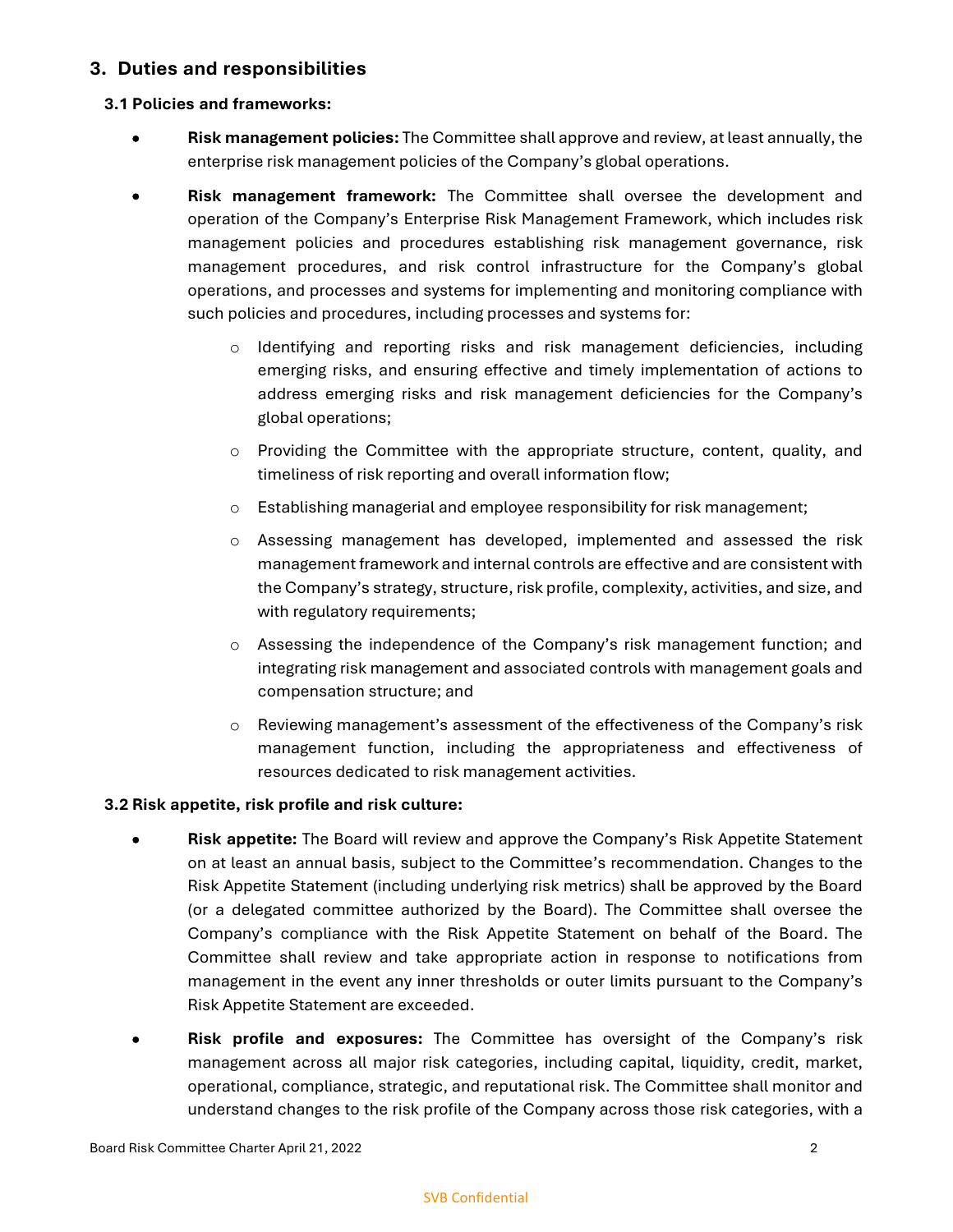focus on the most significant risks faced by the Company and shall escalate to the Board any matters of concern for discussion and potential action.

- **Emerging risks:** The Committee shall receive and review reports on selected risk topics, including emerging risks, as management or the Committee deems appropriate from time to time.
- **Risk culture:** In coordination with the Compensation and Human Capital Committee ("CHCC") of the Board, the Committee shall oversee management's efforts to define, communicate and instill the Company's principles relating to ethics, conduct and employee behavior, including tone from the top. The Committee will receive reports from management, at least annually, on efforts to foster the desired culture and promote ethical behaviors and to encourage employees to escalate issues and share feedback without fear of retaliation. The Committee will oversee the Company's conduct risk management framework.

### **3.3 Risk function and leadership**

- **Chief Risk Officer**: The Committee shall be responsible for the appointment, performance evaluation, compensation determination, and termination of the Chief Risk Officer (the "CRO"), and for validating the CRO has the stature and experience to execute their role effectively. The CRO shall be subject to dual reporting: (i) to the Committee on a functional basis, and (ii) to the Chief Executive Officer of the Company on an administrative basis.
	- $\circ$  The CRO shall report regularly to the Committee on the Company's top risks, significant risk issues and overall risk management. The Committee shall have access to, and open communications with, the CRO.
- **Risk function**: The Committee shall review management's assessment of the effectiveness of the Company's risk management function, including the appropriateness and effectiveness of resources dedicated to risk management activities.
- **3.4 Capital and liquidity risk management** (review and approval shall be jointly with Finance Committee of the Board)
	- **Capital management and planning:** The Committee shall review and discuss with management the Company's capital planning and capital risk management policies and processes, including capital strategies and adequacy; stress testing processes, scenario development and results; management's underlying assumptions, estimation approaches and model performance and overlays; and assessment against the Company's strategy and risk appetite.
	- **Capital plan:** The Committee shall review the Company's annual capital plan, taking into consideration the results of the review of the plan by the Risk and Internal Audit functions, and recommend the plan for Board approval.
	- **Liquidity management strategies and policies:** The Committee shall review, approve and recommend for Board approval at least annually, the Company's liquidity risk management strategies (including liquidity tolerance), policies and procedures, as developed by management.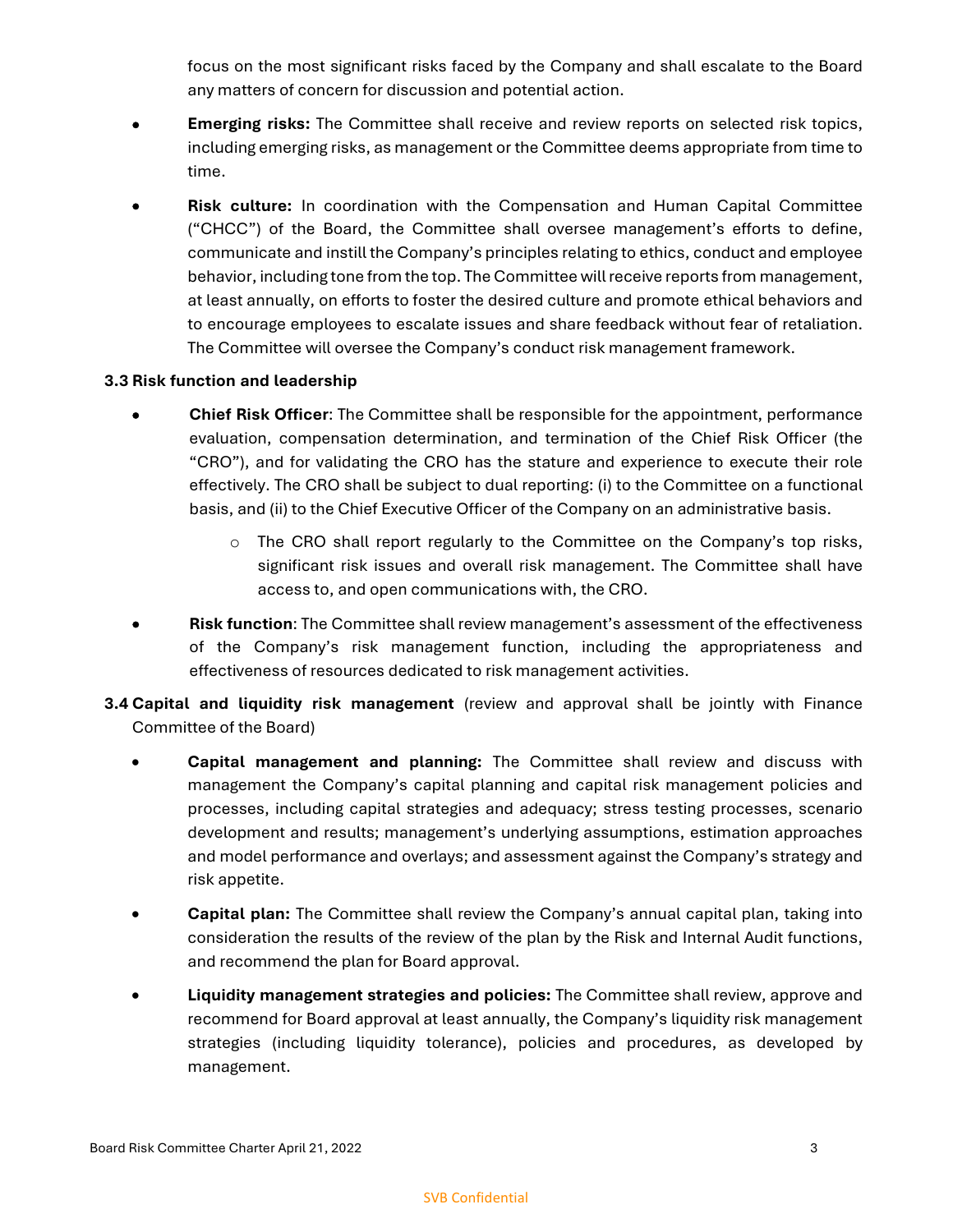- **Liquidity management contingency funding:** The Committee shall review and approve, at least annually, the contingency funding plan that sets out the Company's strategies for addressing liquidity needs during liquidity stress events.
- **Liquidity management liquidity profile and tolerance:** The Committee shall review and discuss management reporting regarding the Company's liquidity risk profile, liquidity risk tolerance, as well as other key liquidity-related areas, including cash flow projection methodology and liquidity risk management issues from the Risk and Internal Audit functions (and management's corrective actions).
- **Compliance with capital adequacy, liquidity, and related regulatory standards:** The Committee shall review the Company and the Bank's ongoing compliance with applicable regulatory requirements, including Federal Reserve capital adequacy and liquidity guidelines and applicable prudential regulatory standards, as well as internal policies.

### **3.5 Credit risk, market risk, and other financial risk management**

- **Credit risk management, strategies, and performance**: The Committee shall oversee the credit risk management of the Company and significant lending and credit policies. The Committee will receive reports on the Company's credit portfolio and oversee management's responses to trends in credit risk, credit concentration and asset quality, and review and assess, at least on a quarterly basis, management's process for establishing the Company's allowance for credit losses. The Head of Credit Review shall report at least quarterly to the Committee on any potential implications of Credit Review activities on credit risk management and provide to the Committee any significant Credit Review reports related to credit risk management.
- **Market risk and other financial risk management:** The Committee shall oversee other financial (excluding accounting or financial reporting) risk management of the Company, and shall review and approve significant policies governing the Company and the Bank's market risk and other financial risk management activities relating to, among other things, trading and non-trading positions, derivatives, warrants, interest rate risk management, and exposures resulting from foreign exchange trading.

### **3.6 Operational and compliance risk management**

- **Operational risk:** The Committee shall oversee management's responsibilities related to the Company's risk of financial loss or reputational impact resulting from fraud, ineffective or inadequately designed processes or systems, improper behavior or human effort, legal events, or from external events. The Committee will coordinate these reviews with management, including the CRO and Chief Operations Officer, and with the Technology Committee and the Audit Committee of the Board, as appropriate.
- **Compliance risk:** The Committee shall oversee management's identification, measurement, monitoring, and control of material risks associated with compliance and legal matters.

### **3.7 Strategic and reputational risk management**

 **Strategic and reputational risk:** The Committee shall oversee management's responsibilities related to the oversight of the Company's risk to earnings, capital, or the

#### SVB Confidential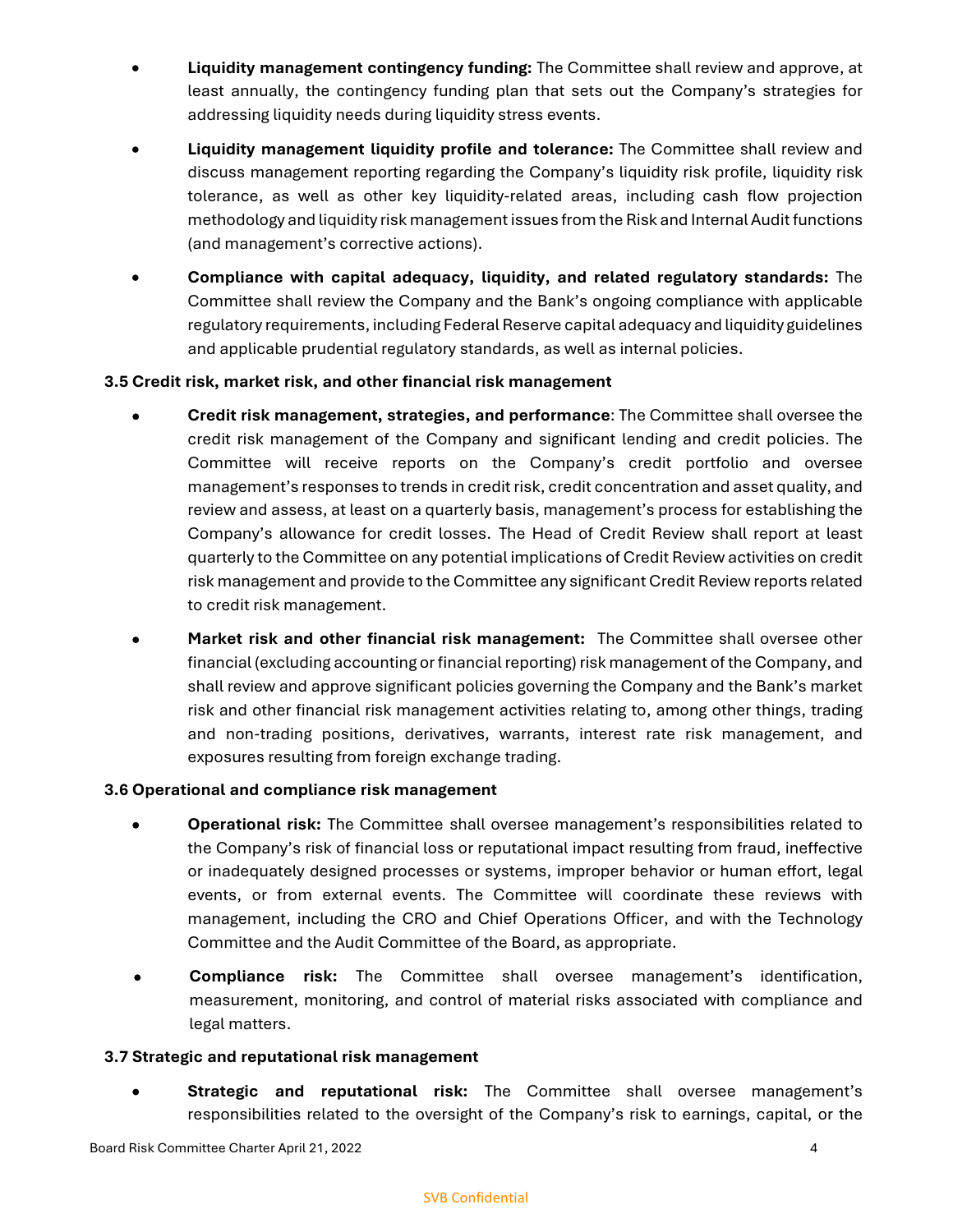conduct of business arising from negative public opinion, adverse business decisions, ineffective or inappropriate business plans, or failure to respond to changes in the competitive environment and/or other inherent risks of the business.

#### **3.8 Other risk-specific roles:**

- **Compensation risk:** Annually, in coordination with the CHCC and with appropriate input from the Company's CRO, the Committee will review the Company's compensation arrangements to assess if they are consistent with the safety and soundness of the Company and do not encourage excessive risk taking, and will communicate its conclusions on those arrangements to the CHCC. The Committee will also provide input the CHCC on the annual goals for the CEO, Officers and other executives, and on the performance evaluations of those individuals, with regard to risk management matters. An "Officer" shall be any officer, other than the CEO, designated by the Board for purposes of Section 16 of the Securities Exchange Act of 1934, as amended (the "Exchange Act"), and the rules thereunder.
- **Regulatory affairs:** The Committee shall oversee the Company's Regulatory Affairs function and shall discuss with management any regulatory developments that may have a material impact, including the scope and timing of such impact, on the Company, risk management, compliance risk, governance processes and other matters if deemed appropriate.
- **Resolution plan:** The Committee shall review and recommend for Board approval the Bank's Resolution Plan, and review and discuss the planning process and activities with management.
- **Issue remediation:** The Committee, in coordination with the Finance Committee, shall review significant risk management reports and findings of management (as supplemented by the Control validation program overseen by the Chief Controls Officer), internal audit and regulators, related to risk management, including management's remediation plans and progress against such plans.

### **3.9 Other delegated responsibilities:**

**• Additional matters:** The Committee shall carry out such other duties that may be delegated to it by the Board from time to time.

## **4. Meetings**

### **4.1 Meetings:**

- Meetings of the Committee shall be held at least quarterly at the time and place as the Board or Committee determines. Meetings may be held in-person or by telephone or video conferencing.
- A meeting of the Committee may be called by the Chair or any two members of the Committee.
- Agendas for meetings shall be set under the direction of the Chair.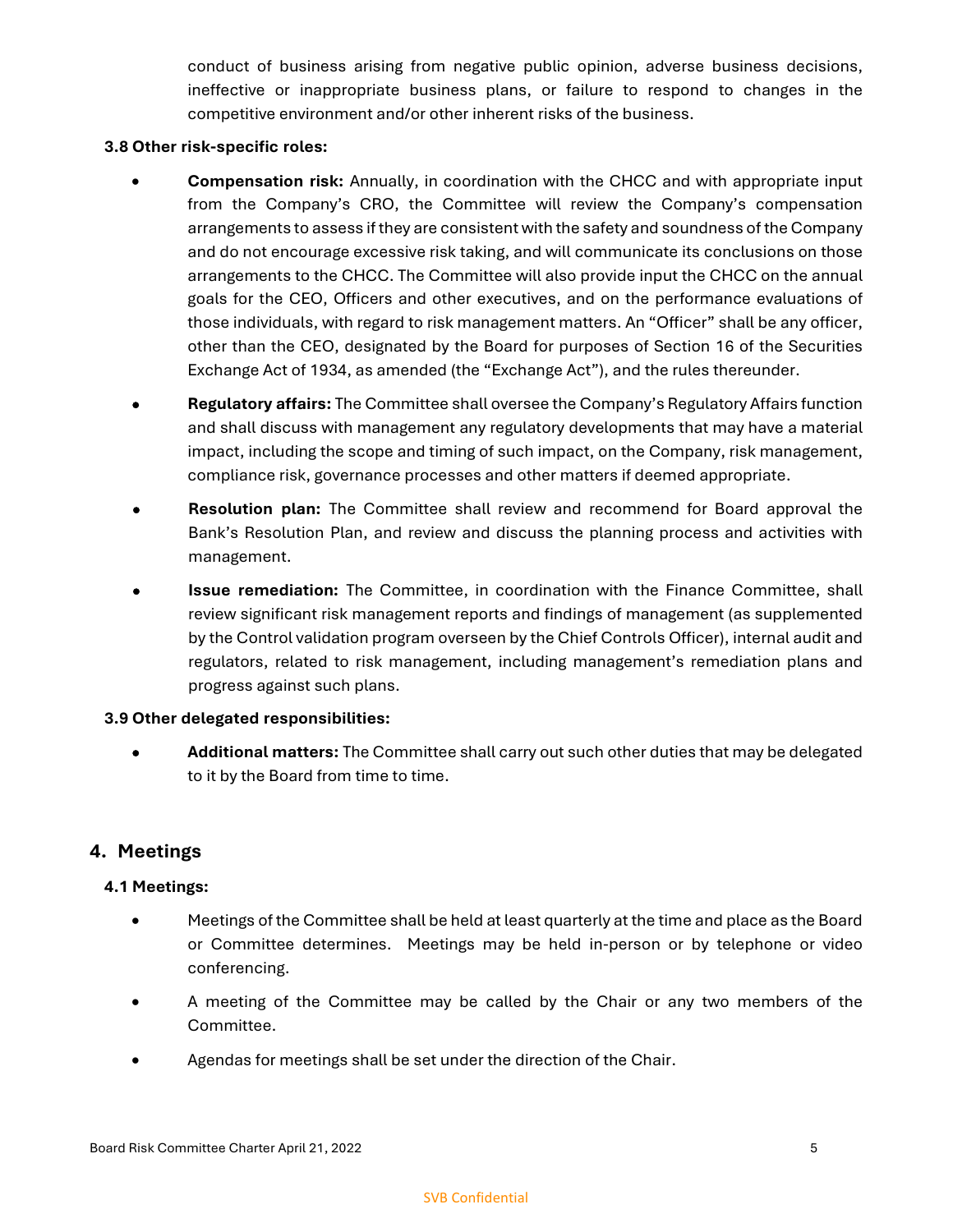- All determinations of the Committee shall be made by a majority of its members present at a duly convened meeting. In lieu of a meeting, the Committee may act by unanimous written consent.
- **4.2 Attendance:** The Committee may invite any director, officer or employee, any outside consultant or adviser, or other guest to attend any meeting of the Committee or to meet with any members of the Committee at any time.
- **4.3 Executive sessions:** The agenda for each Committee meeting will provide time during which the Committee can meet separately in executive session with management, outside consultant or adviser, or other guest, and as a Committee to discuss any matters, as needed.
- **4.4 Procedures:** The Committee has the authority to establish its own rules and procedures for notice and conduct of its meetings so long as they are consistent with any provisions of the Company's or the Bank's bylaws that are applicable to the Committee.

# **5. Access to records, resources, and advisors**

- **5.1 Minutes:** The secretary of the Committee (or any designee of the Chair) shall maintain minutes and other relevant records of the meetings and activities of the Committee. The minutes shall be available for review by the Board and any regulatory agency having jurisdiction over the affairs of the Company or the Bank. At any time where the secretary is not present, the Chair shall act as secretary or designate an acting secretary of the Committee for the purpose of recording the minutes of actions taken at the meeting or executive session thereof.
- **5.2 Dependence on information:** In carrying out its oversight responsibilities, each Committee member shall be entitled to rely on the integrity and expertise of those persons providing information to the Committee and on the accuracy and completeness of such information, absent actual knowledge of inaccuracy.
- **5.3 Resources and advisors:** The Board and management shall provide the Committee with adequate resources and authority to discharge its responsibilities. The Company shall provide for appropriate funding for the payment of any expenses of the Committee that are necessary or appropriate in carrying out its duties, including, as determined by the Committee, expenses (including compensation) relating to any external consultants or advisers retained by the Committee. The Committee is authorized to obtain advice and assistance from internal or external legal, accounting, or other advisors at the Company's expense without the prior approval of the Board or management.

# **6. Charter, evaluation, and delegations of authority**

- **6.1 Charter review:** The Committee, in coordination with the GCRC, shall review and assess the adequacy of this Charter annually and recommend any proposed changes to the Board for approval. This Charter may be amended only by the Board.
- **6.2 Committee evaluation:** Annually, there shall be a performance evaluation of the Committee based on a process determined by the GCRC.
- **6.3 Delegation of authority**: The Committee may form, and delegate all or any portion of its authority and responsibilities hereunder (as delegated by the Board) to, one or more subcommittees when